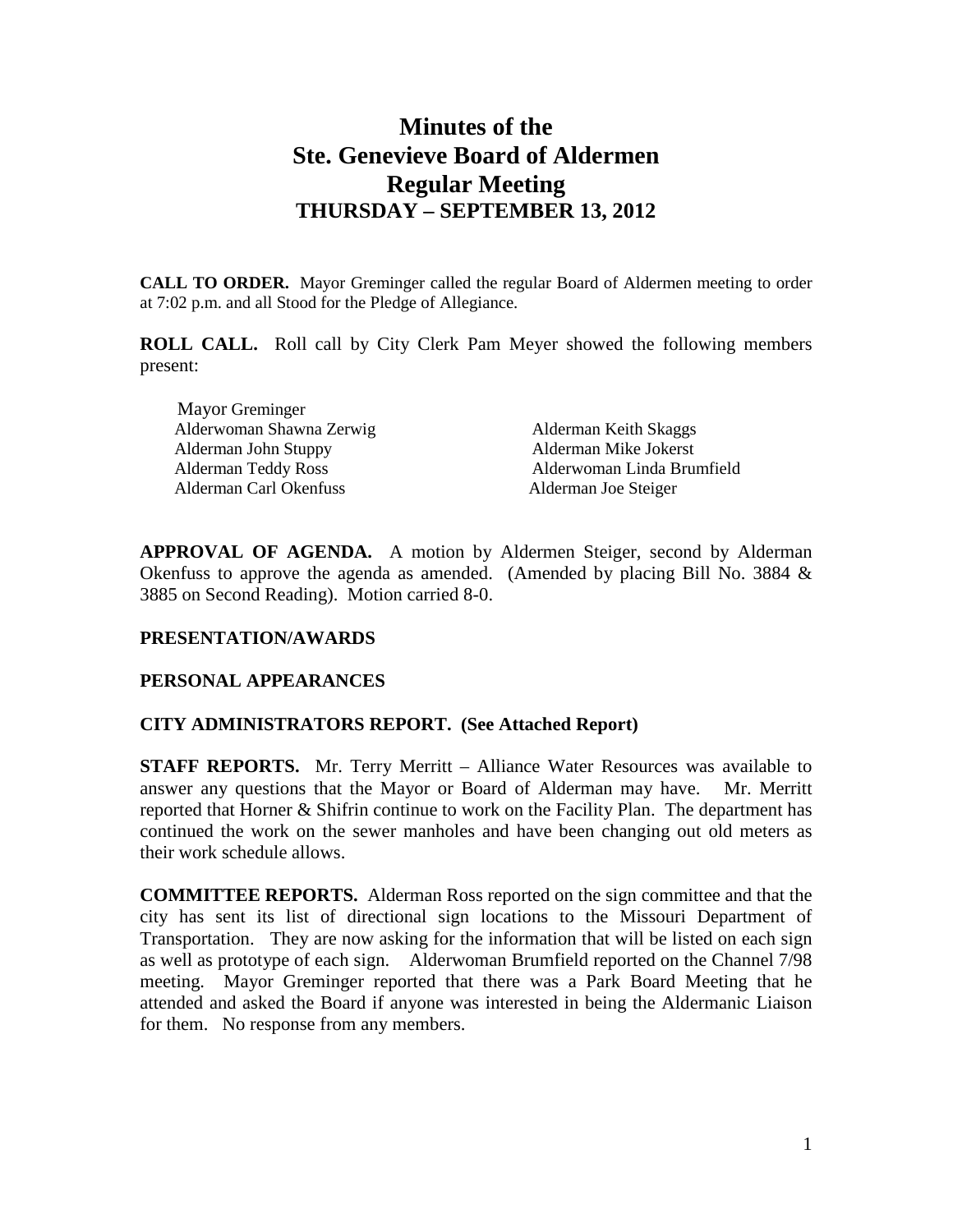### **CONSENT AGENDA.**

Minutes - Board of Aldermen Meeting Regular Meeting August 23, 2012. A motion by Alderman Steiger, second by Alderman Stuppy to approve the Regular Meeting of August 23, 2012 as amended. Motion carried 8-0.

Minutes - Closed Session - August 23, 2012. A motion by Alderman Steiger, second by Alderman Stuppy to approve the Closed Session Minutes of the August 23, 2012 meeting. Motion carried 8-0.

Minutes - Closed Session - August 5, 2012. A motion by Alderman Okenfuss, second by Alderman Skaggs to approve the Closed Session Minutes from August 5, 2012. Motion carried 8-0.

**RESOLUTION 2012-60 - A RESOLUTION APPOINTING TISH JOHNSON TO THE STE. GENEVIEVE CHANNEL 7/98 BOARD. A motion by Alderman Skaggs, second by Alderman Jokerst to approve Resolution 2012 – 60. Motion carried 8-0.** 

#### **OLD BUSINESS**

**BILL NO. 3884. AN ORDINANCE AMENDING CHAPTER 715: USER CHARGE SYSTEMS; SECTION 700.080: WATER USE CHARGES;** SUBSECTION "A" AND SUBSECTION "B" OF THE STE. GENEVIEVE MUNICIPAL CODE REGARDING WATER USE CHARGES. 2<sup>nd</sup>. READING. **MUNICIPAL CODE REGARDING WATER USE CHARGES. 2nd. READING.**  A motion by Alderman Jokerst, second by Alderman Skaggs, Bill No. 3884 was placed on its second and final reading, read by title only, considered and passed by a roll call vote as follows: Ayes: Alderman Skaggs, Alderwoman Zerwig, Alderman Stuppy, Alderman Jokerst, Alderman Steiger, Alderman Okenfuss, Alderwoman Brumfield, and Alderman Ross. Nays: None Motion carried 8-0. Thereupon Bill No. 3884 was declared Ordinance No. 3824 signed by the Mayor and attested by the City Clerk.

**BILL NO. 3885. AN ORDINANCE AMENDING CHAPTER 715: USER CHARGES; SECTION 715.140: SEWER CHARGES AND BILLING; SUBSECTION "D" OF THE STE. GENEVIEVE MUNICIPAL CODE REGARDING SEWER USE CHARGES. 2nd READING.** A motion by Alderman Okenfuss, second by Alderwoman Brumfield, Bill No. 3885 was placed on its second and final reading, read by title only, considered and passed by a roll call vote as follows: Ayes: Alderman Skaggs, Alderwoman Zerwig, Alderman Stuppy, Alderman Jokerst, Alderman Steiger, Alderman Okenfuss, Alderwoman Brumfield, and Alderman Ross. Nays: None Motion carried 8-0. Thereupon Bill No. 3885 was declared Ordinance No. 3825 signed by the Mayor and attested by the City Clerk.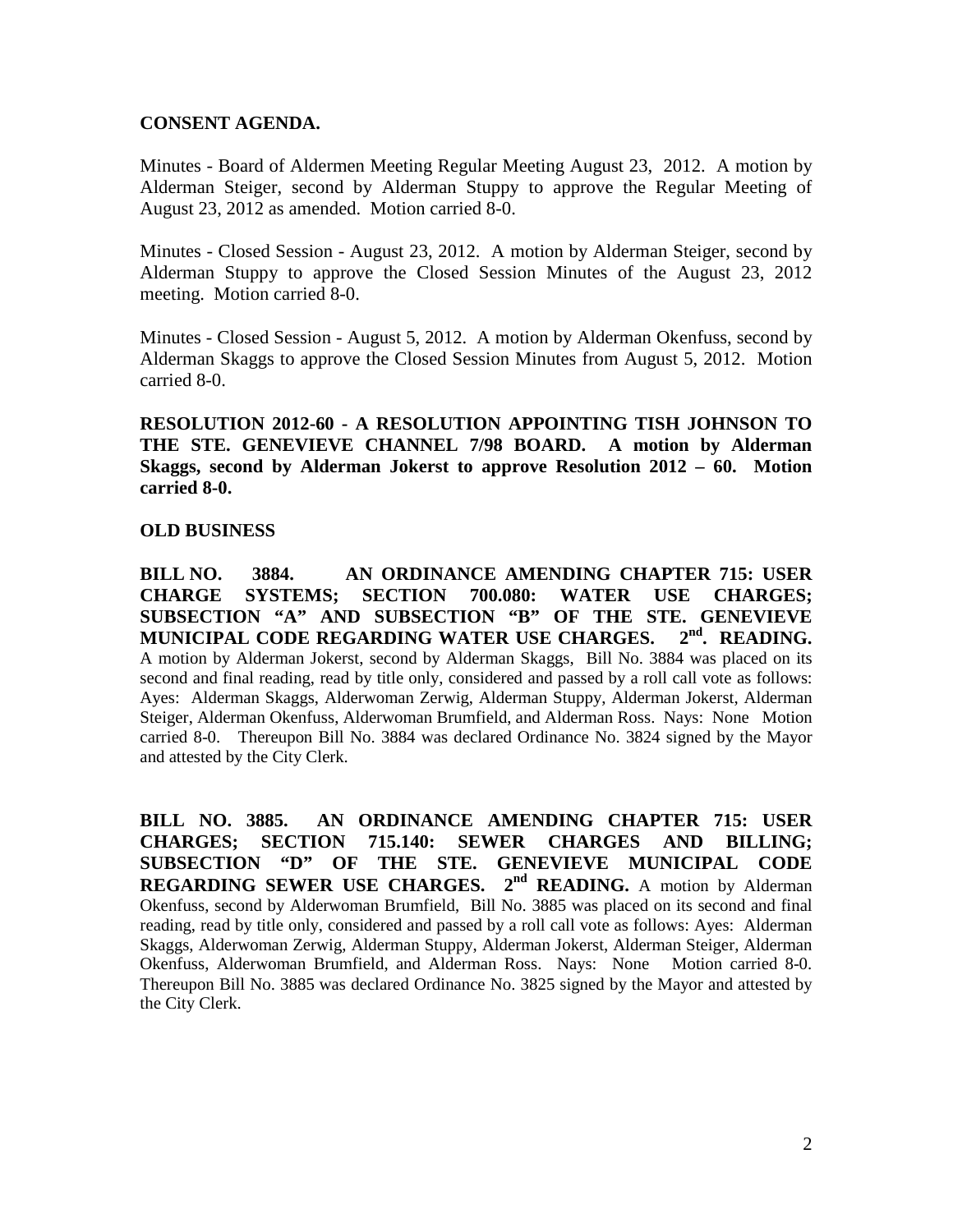### **NEW BUSINESS.**

## **BILL NO. 3887. AN ORDINANCE APPROVING A BUDGET AMENDMENT TO THE CITY OF STE. GENEVIEVE FISCAL YEAR 2012 BUDGET RELATING TO THE TOURISM COMMISSION FUND #017. 1st READING.** A

motion by Alderman Jokerst, second by Alderman Steiger, Bill No. 3887 was placed on its first reading, read by title only, considered and passed with an 8-0 of the Board of Aldermen.

**BILL NO. 3888. AN ORDINANCE APPROVING THE BUDGET FOR THE CITY OF STE. GENEVIEVE FOR FISCAL YEAR 2013.** 1<sup>st</sup> READING. A **CITY OF STE. GENEVIEVE FOR FISCAL YEAR 2013. 1ST READING.** A motion by Alderman Steiger, second by Alderman Jokerst, Bill No. 3887 was placed on its first reading, read by title only, considered and passed with an 8-0 vote of the Board of Aldermen. (During consideration Alderwoman Zerwig voiced that she believes that there are more areas of the budget that can be discussed for possible reductions before she feels she can approve it. After a lengthy discussion and some further questions it was decided to hold another Budget Work Session before the next meeting on September  $27<sup>th</sup>$  and bring the department heads in that the Alderman have questions concerning.)

**BILL NO. 3889. AN ORDINANCE SPECIFYING THE CRITERIA FOR ISSUANCE OF A RESIDENTIAL PARKING PERMIT. 1ST READING.** A motion by Alderman Steiger, second by Alderman Ross, Bill No. 3889 was placed on its first reading, read by title only, considered and passed with a 8-0 vote of the Board of Aldermen.

**BILL NO. 3890 AN ORDINANCE AMENDING "SCHEDULE III. PARKING RESTRICTIONS; TABLE III – C. NO PARKING DURING**  CERTAIN TIMES OF THE STE. GENEVIEVE MUNICIPAL CODE. **READING.** A motion by Alderman Jokerst, second by Alderman Ross, Bill No. 3890 was placed on its first reading, ready by title only, considered and passed with a 8-0 vote of the Board of Alderman.

**BILL NO. 3891. AN ORDINANCE CREATING A RESTRICTED PARKING ZONE ON THIRD STREET. 1ST READING.** A motion by Alderman Steiger, second by Alderman Okenfuss, Bill No. 3891 was placed on its first reading, read by title only, considered and passed as amended, with an 8-0 vote of the Board of Aldermen. (Bill No. 3891 was amended by setting a one (1) hour parking limit for the restricted area.) Motion carried 8-0.

### **PUBLIC COMMENTS**. None.

**OTHER BUSINESS.** Discussion of Vacating City Right-A-Way on LaCroix Street and Klein Street. At this time Ms. Sandy Meyer, 597 Glenda Street approached the Mayor and Board of Aldermen requesting that the City vacate a City right away that goes through here two existing properties. After some discussion a motion by Alderman Stuppy, second by Alderwoman Zerwig to have City staff prepare an ordinance to abandon the City right-a-way located on LaCroix Street. Motion carried 6-2 with Alderman Ross and Alderman Okenfuss voting No.